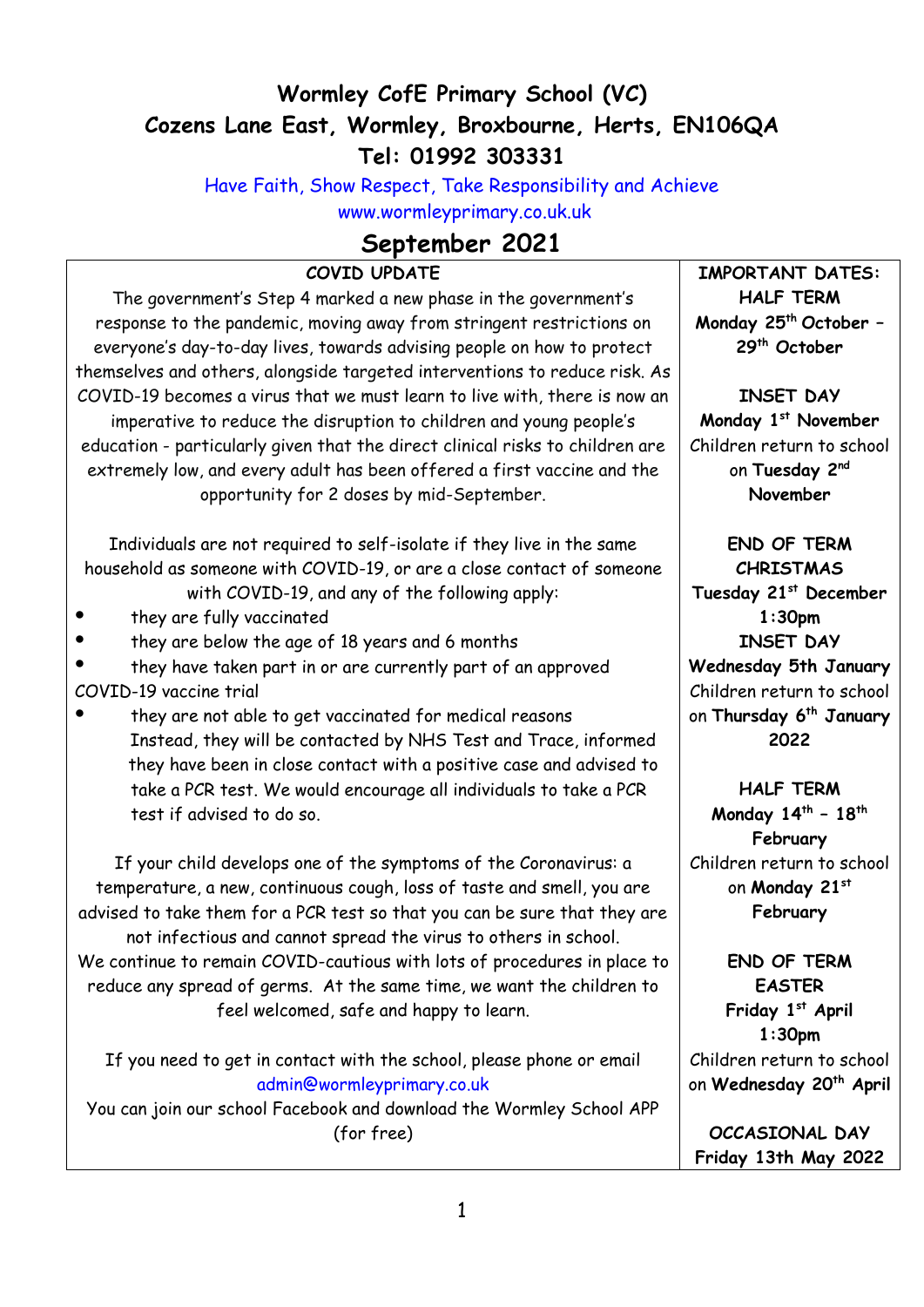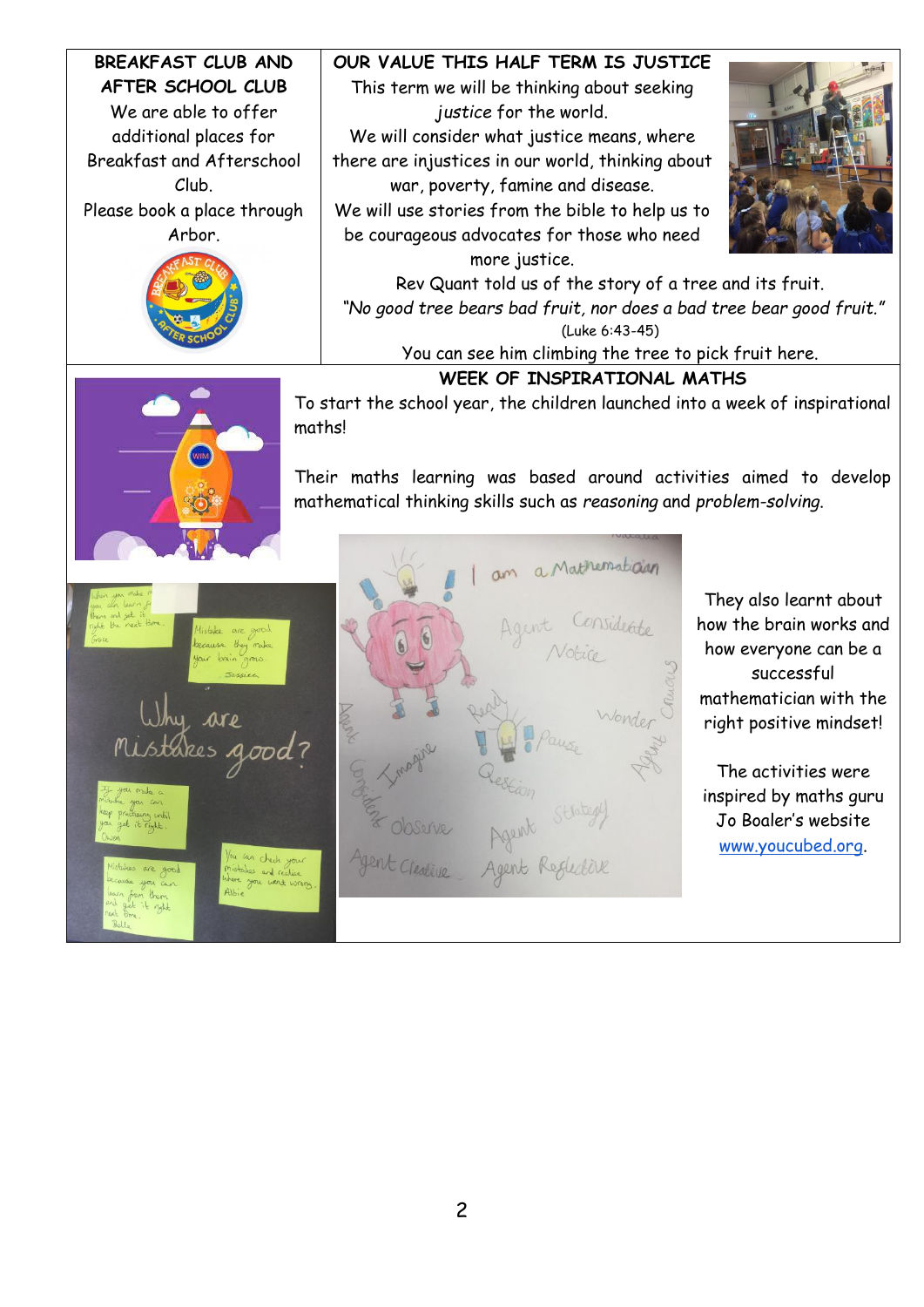There was a buzz of enjoyment around the school as children worked together on different challenges such as constructing a pyramid using string, breaking codes and making posters.





**THE CELTIC HARMONY CAMP**

With its thatched roundhouses and native woodland, the Celtic Harmony is a wonderful place to visit, learn and develop knowledge of Prehistory.



The Celtic Harmony Camp is the UK's largest reconstructed Prehistory settlement, in a beautiful woodland setting with 7 Iron Age roundhouses, just on our doorstop!

For a day, our Y3 children were able to discover

the natural world and traditions of life in ancient Britain through creative **hands-on activities that** engaged the imagination and improved wellbeing.

The day was an iron age farmer day which taught them about Iron Age



hill forts, tribal kingdoms, **farming**, art and culture. They were able to:

- 
- 
- 
- 
- 





Grind grain on Quern Stones to make bread Weave yarn on warp warp weighted looms Help to cook I also a Iron Age soup and dye

The children had a **fantastic day and learnt a** lot about life in the past for Iron Age farmers.

3

**THE DARK AGES - SAXONS & VIKINGS**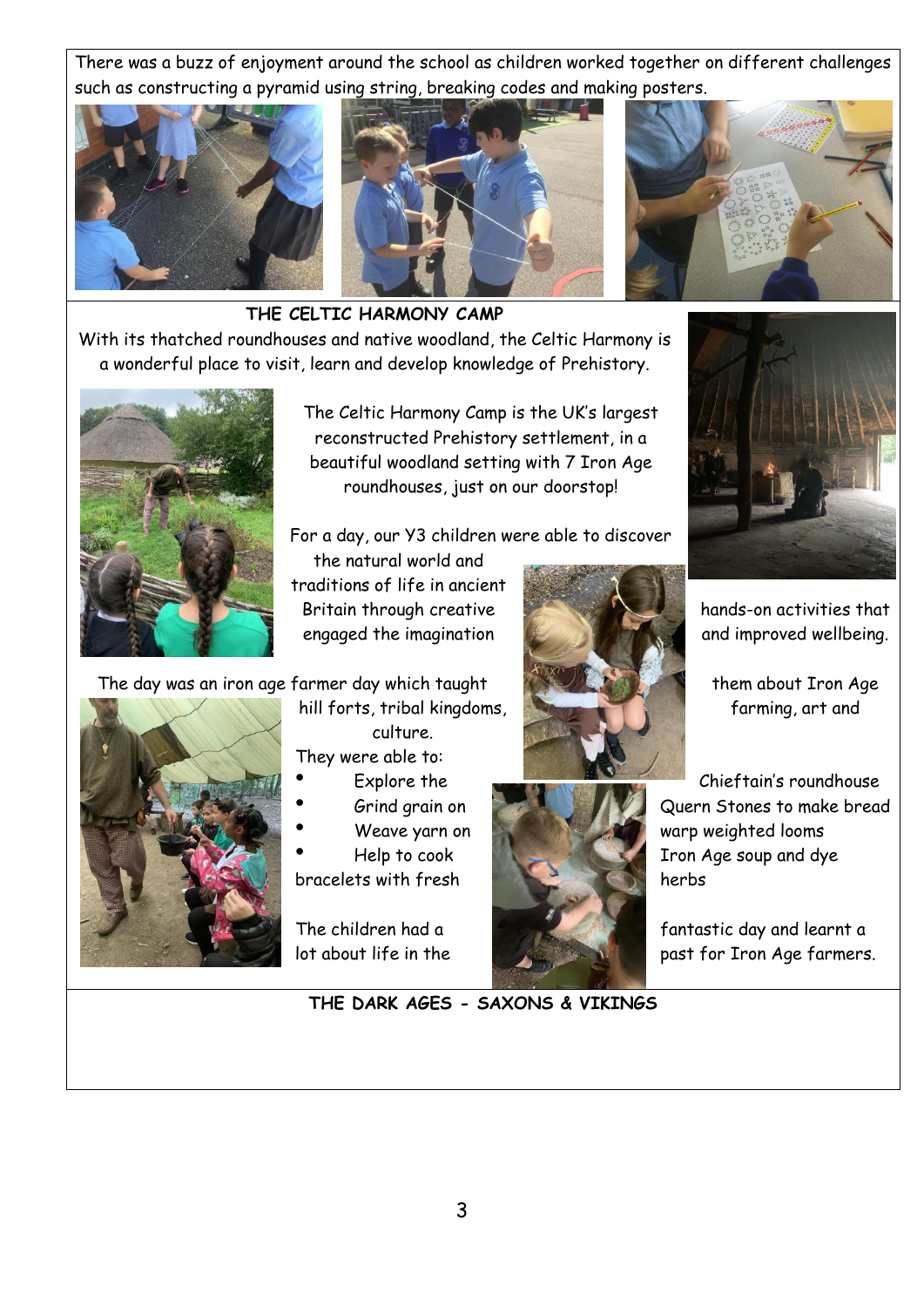The Y6 children had the opportunity to experience like as a Saxon



Which side would prevail? battle between Alfred and Guthrum. Guthrum.

or a Viking last week when they had an exciting workshop in school.

The year was 878, and the Vikings under King Guthrum have taken over England. The Saxon King Alfred had





gone into hiding and wanted his kingdom back.

Off the Page's Dark Ages Day puts the children in the midst of the action as either Vikings or Saxons. The children took on everyday tasks in a 9th century  $\overline{a}$  and  $\overline{b}$  village — including weaving, pottery, metal working and candlemaking  $\Box$   $\Box$   $\Box$   $\Box$   $\Box$   $\Box$  as rumours swirled of the coming

In the afternoon, children looked at the Dark Ages from a historical perspective, using archaeology to understand how we have learned about the historical tasks they performed in the morning.

# **INFORMATION ON SECONDARY TRANSITION 2021**

The applications for secondary/upper school places to start in September 2022 opened on **Wednesday 1 st September 2021**, for children in year 6 (in primary/junior schools).

You should have received the 'Moving On 2022 - School Open Events' leaflet electronically at the end of last term (a copy is also available on [The Grid](https://thegrid.org.uk/admissions-attendance-travel-to-school/admissions/admissions-processes)). You will be receiving an additional leaflet 'Secondary Transfer 2022 leaflet' by email (a copy of the leaflet is also available on [The Grid\)](https://thegrid.org.uk/admissions-attendance-travel-to-school/admissions/admissions-processes).

## **Website**

As last year, information on both the application process is available on live webpages and schools will be accessible through the updated and extended schools' directory, rather than in separate booklets.

> Admissions information is available at [www.hertfordshire.gov.uk/admissions](http://www.hertfordshire.gov.uk/admissions) School information is available at [www.hertfordshire.gov.uk/schoolsdirectory](http://www.hertfordshire.gov.uk/schoolsdirectory)

The online application system for parents is available at [www.hertfordshire.gov.uk/admissions.](http://www.hertfordshire.gov.uk/admissions) If you do not have access to a computer, or have trouble in completing an application, our admin team will assist you as much as possible by allowing you to use our IT facilities or directing you to a local library. Schools cannot accept completed Hertfordshire application forms from parents who are applying for a school place. This applies to all primary, junior and middle schools.

On-line applications close on **31st October 2021**. Please ensure that you apply before this deadline. Late applications are not dealt with until all on-time applications have been considered and therefore you are much less likely to be offered a place at one of your preferred schools if you apply late.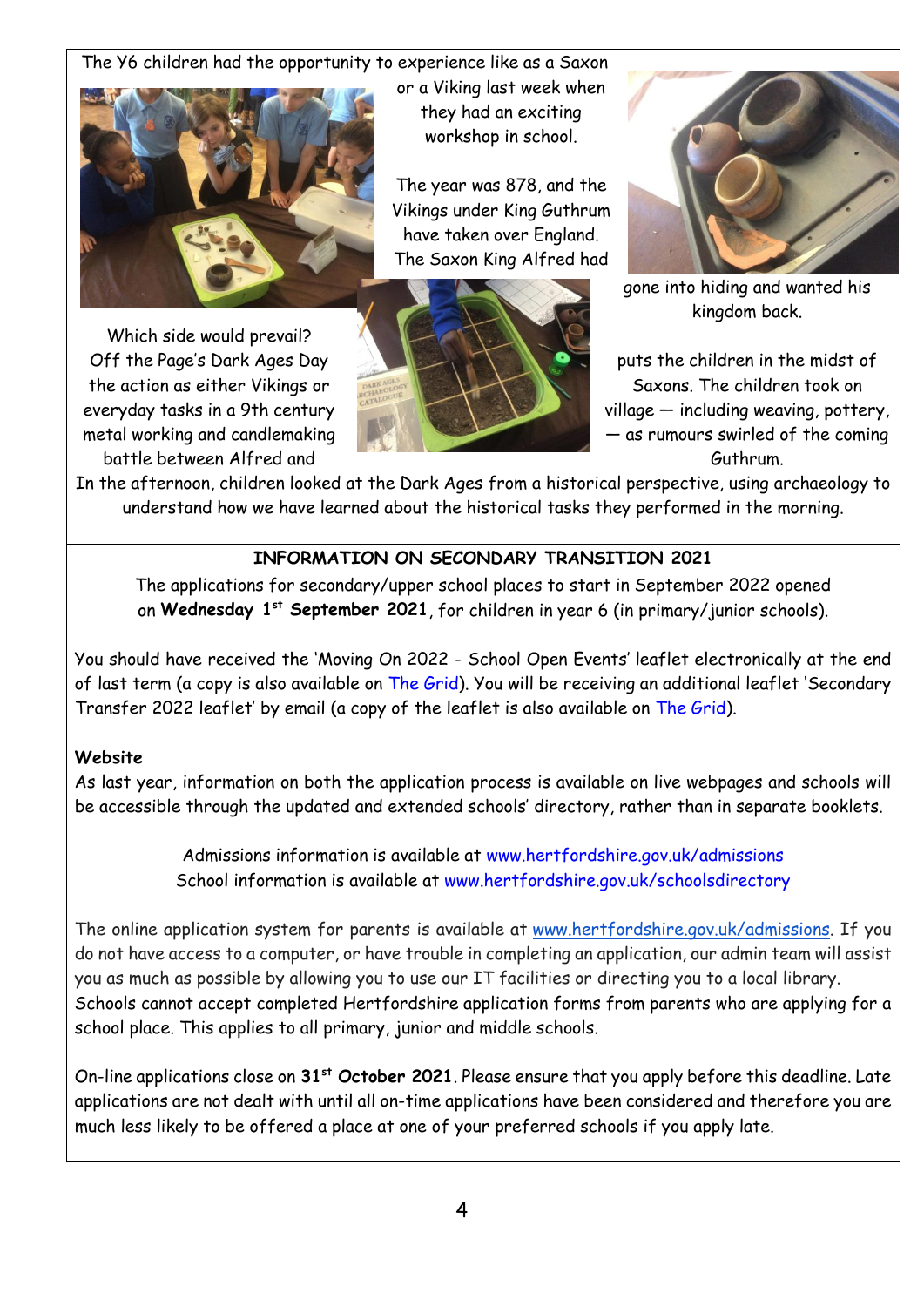This information applies to children who are currently being educated outside of their normal cohort, i.e. – those in current Year 5 but are chronologically Year 6. Parents/carers may need to make an application now with a request to delay the application to September 2023. Please check the information available on the website at [www.hertfordshire.gov.uk/admissions](http://www.hertfordshire.gov.uk/admissions) under

#### 'Children taught in a different year group'.

School admission arrangements available at [www.hertfordshire.gov.uk/schoolsdirectory](http://www.hertfordshire.gov.uk/schoolsdirectory) will also outline the application requirements for children educated out of year group.

## **HELP – WE ARE SETTING UP A NURTURE SPACE**

#### Do you have any of the following items that you might be able to donate?

- Fence paint
- Outdoor paint
- Pots and pans
- **Palettes**
- Old children's kitchens/home play

#### equipment

- scooters/trikes
- Outdoor games
- Hula hoops
- Parasol

## **WINDRUSH AND STEEL PAN WORKSHOPS**

Our Y6 pupils are currently taking part in a series of workshops to learn about the Windrush generation.

They are also learning about music played on the steel pans and trying these amazing instruments for



#### themselves.

# **ROAD SAFETY**

Large scale floor games/puzzles

Old but good condition outdoor toys

Sports equipment (Bat and ball

**Planters** 

sets/bowling sets)

Hanging baskets ● boxes/containers

Please be considerate by not parking on the yellow

lines outside of school or in neighbouring roads. Parking is difficult, all schools have their

problems, but the children's safety is of the utmost importance and we must



be respectful of our community around the school. Walking to school is a far healthier/safer option if possible.

### **PARENTING COURSES AUTUMN TERM 2021 FAMILY CENTRES/ ONLINE**

| Course                                                                        | When / Where                                                                     | <b>Referral Process</b>                                                |
|-------------------------------------------------------------------------------|----------------------------------------------------------------------------------|------------------------------------------------------------------------|
| Families Feeling Safe (face to<br>face)<br>https://familiesfeelingsafe.co.uk/ | Selections Family Centre,<br>Hertford - 9:30 - 11:30, starting<br>24th September | Sign up online:<br>https://www.hertsfamilycentres.or<br>q/sign-up.aspx |
| Families Feeling Safe (face to<br>face)                                       | De Havilland Family Centre,<br>Hatfield - 9:30 - 11:30, starting<br>21st January | Sign up online:<br>https://www.hertsfamilycentres.or<br>g/sign-up.aspx |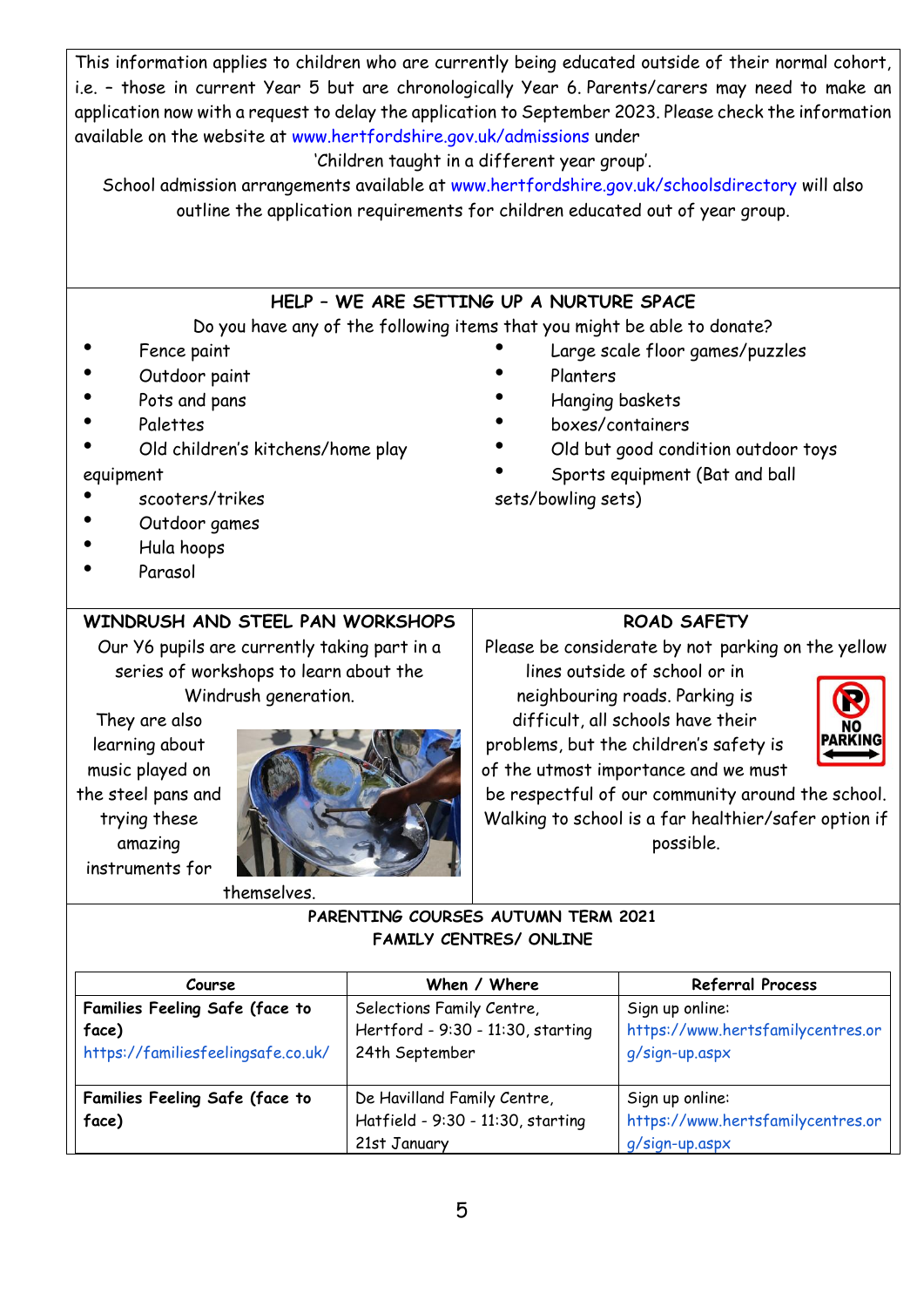| Families Feeling Safe (face to     | High Trees Family Centre,           | Sign up online:                   |
|------------------------------------|-------------------------------------|-----------------------------------|
| face)                              | Broxbourne - 9:15 - 11:15, starting | https://www.hertsfamilycentres.or |
|                                    | 29th April                          | g/sign-up.aspx                    |
| Parenting Puzzle (face to face)    | Creswick Family Centre, WGC -       | Sign up online:                   |
| 10 week course aimed at parents    | 9:30 - 11:30, starting 24th         | https://www.hertsfamilycentres.or |
| of 5 - 12 year olds                | September                           | g/sign-up.aspx                    |
| Parenting Puzzle (face to face)    | High Trees Family Centre,           | Sign up online:                   |
|                                    | Broxbourne - 9:15 - 11:15, starting | https://www.hertsfamilycentres.or |
|                                    | 10th January                        | g/sign-up.aspx                    |
| Parenting Puzzle (face to face)    | Selections Family Centre,           | Sign up online:                   |
|                                    | Hertford - 9:30 - 11:30, starting   | https://www.hertsfamilycentres.or |
|                                    | 4th May                             | g/sign-up.aspx                    |
| Family Toolkit (face to face)      | High Trees Family Centre,           | Sign up online:                   |
| 4 weekly workshops for parents of  | Broxbourne - 9:15 - 11:15, starting | https://www.hertsfamilycentres.or |
| 5-12 year olds                     | 13th September                      | g/sign-up.aspx                    |
| https://www.familylinks.org.uk/par |                                     |                                   |
| enting-puzzle-workshops-           |                                     |                                   |
| programm                           |                                     |                                   |
| Family Toolkit (face to face)      | Little Squirrels Family Centre,     | Sign up online:                   |
|                                    | Bishop's Stortford - 9:30 - 11:30,  | https://www.hertsfamilycentres.or |
|                                    | starting 12th January               | g/sign-up.aspx                    |
| Family Toolkit (face to face)      | Creswick Family Centre, WGC -       | Sign up online:                   |
|                                    | 7:30 - 9:30, starting 10th June     | https://www.hertsfamilycentres.or |
|                                    |                                     | g/sign-up.aspx                    |
| <b>Family Toolkit (Virtual)</b>    | 7:30 - 9:00, starting 3rd           | Sign up online:                   |
|                                    | November                            | https://www.hertsfamilycentres.or |
|                                    |                                     | g/sign-up.aspx                    |
| <b>Family Toolkit (Virtual)</b>    | 7:30 - 9:00, starting 2nd March     | Sign up online:                   |
|                                    |                                     | https://www.hertsfamilycentres.or |
|                                    |                                     | g/sign-up.aspx                    |
| <b>Family Toolkit (Virtual)</b>    | 7:30 - 9:00, starting 13th April    | Sign up online:                   |
|                                    |                                     | https://www.hertsfamilycentres.or |
|                                    |                                     | g/sign-up.aspx                    |
| <b>Family Toolkit (Virtual)</b>    | 7:30 - 9:00, starting 3rd August    | Sign up online:                   |
|                                    |                                     | https://www.hertsfamilycentres.or |
|                                    |                                     | g/sign-up.aspx                    |
| In My Shoes (face to face)         | Creswick Family Centre, WGC -       | Sign up online:                   |
| (6 week art therapy based course   | 9:30 - 11:30, starting 28th         | https://www.hertsfamilycentres.or |
| for parents facing challenges and  | September                           | g/sign-up.aspx                    |
| being supported to make changes    |                                     |                                   |
| in their lives)                    |                                     |                                   |
| In My Shoes (face to face)         | Arlesdene Family Centre, Waltham    | Sign up online:                   |
|                                    | Cross, 9:30 - 11:30, starting 29th  | https://www.hertsfamilycentres.or |
|                                    | September                           | g/sign-up.aspx                    |
|                                    | <b>FAMILIES IN FOCUS</b>            |                                   |
| Course                             | When / Where                        | Referral Process                  |
| <b>Sleep Solutions</b>             | Online, Tuesday lunchtimes 12-2pm   | Email                             |
|                                    | November 9th, 16th, 23rd, 30th      | bookings@familiesinfocus.co.uk    |
|                                    | December 7th, 14th                  | for more details                  |
|                                    |                                     |                                   |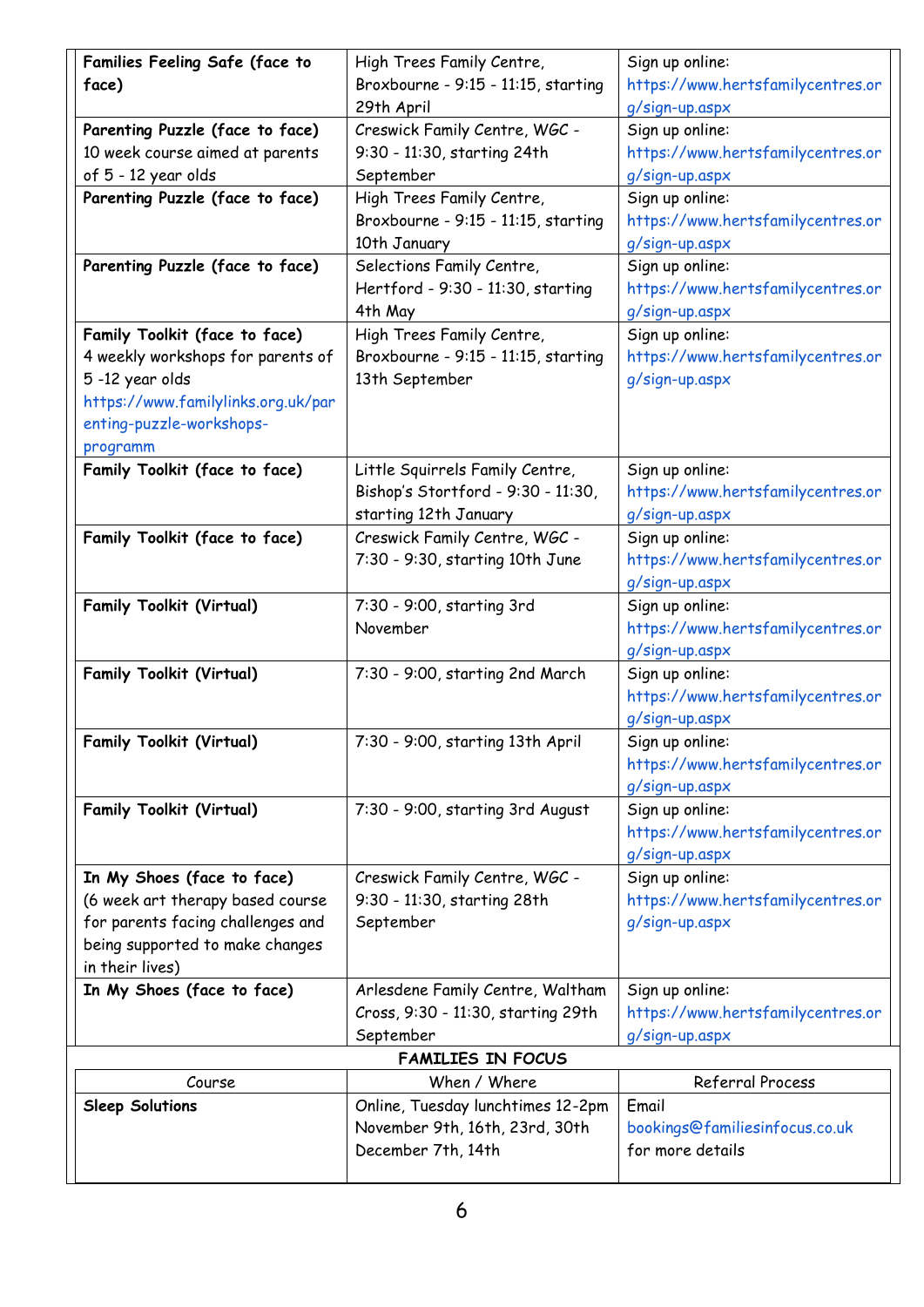| Handling Anger in your Family      | Online, Wednesday mornings 9.30-                                 | Email                                    |
|------------------------------------|------------------------------------------------------------------|------------------------------------------|
| (Primary Age Children)             | 11.30am                                                          | bookings@familiesinfocus.co.uk           |
|                                    | September 15th, 22nd, 29th                                       | for more details                         |
|                                    | October 6th, 13th, 20th                                          |                                          |
| Handling Anger in your Family      | Online, Wednesday lunchtimes 12-                                 | Email                                    |
| (Primary Age Children)             | 2pm                                                              | bookings@familiesinfocus.co.uk           |
|                                    | November 3rd, 10th, 17th, 24th                                   | for more details                         |
|                                    | December 1st, 8th                                                |                                          |
| Handling Anger in your Family      | Online, Wednesday mornings 9.30-                                 | Email                                    |
| (Primary Age Children)             | 11.30am                                                          | bookings@familiesinfocus.co.uk           |
|                                    | November 3rd, 10th, 17th, 24th                                   | for more details                         |
|                                    | December 1st, 8th                                                |                                          |
| <b>Complete Guide to Parenting</b> | Online, Tuesday mornings 9.30am -                                | Email                                    |
| Children with SEND                 | 11.30am                                                          | bookings@familiesinfocus.co.uk           |
|                                    |                                                                  | for more details                         |
|                                    | September 7th, 14th, 21st, 28th<br>October 5th, 12th, 19th, 26th |                                          |
|                                    | November 2nd, 9th                                                |                                          |
| <b>Complete Guide to Parenting</b> | Online, Tuesday evenings 6.30pm -                                | Email                                    |
| Children with SEND                 | 8.30pm                                                           | bookings@familiesinfocus.co.uk           |
|                                    |                                                                  | for more details                         |
|                                    | September 7th, 14th, 21st, 28th                                  |                                          |
|                                    | October 5th, 12th, 19th, 26th                                    |                                          |
|                                    | November 2nd, 9th                                                |                                          |
| Handling Anger in your child with  | Online, Wednesday evenings                                       | Email                                    |
| ADHD/ ASD                          | 6.30pm - 8.30pm                                                  | bookings@familiesinfocus.co.uk           |
|                                    |                                                                  | for more details                         |
|                                    | September 15th, 22nd, 29th                                       |                                          |
|                                    | October 6th, 13th, 20th                                          |                                          |
|                                    | SUPPORTING LINKS                                                 |                                          |
| Course                             | When / Where                                                     | Referral Process                         |
| <b>Talking Additional Needs</b>    | Online, Tuesdays                                                 | Please call or text on 07512             |
|                                    | 9.45 to 11.15am                                                  | 709556                                   |
|                                    | x 6 weeks<br>14th, 21st, 28th September,                         | Email bookings@supportinglinks.co        |
|                                    | 5th, 12th and 19th October 2021                                  | .uk                                      |
|                                    |                                                                  |                                          |
|                                    |                                                                  |                                          |
| <b>Talking Additional Needs</b>    | Online, Tuesdays                                                 | Please call or text on 07512             |
|                                    | 8.00 to 9.30pm                                                   | 709556                                   |
|                                    | x 6 weeks                                                        |                                          |
|                                    | 2nd, 9th, 16, 23, 30th November,<br>and 7th December 2021        | Email bookings@supportinglinks.co<br>.uk |
| <b>Talking Additional Needs</b>    | Online, Wednesdays                                               | Please call or text on 07512             |
|                                    | 9.45 to 11.15am                                                  | 709556                                   |
|                                    | x 6 weeks                                                        |                                          |
|                                    | 3rd, 10th, 17th, 24th November,                                  | Email bookings@supportinglinks.co        |
|                                    | 1st and 8th December 2021                                        | .uk                                      |
| <b>Talking Families</b>            | Online, Wednesdays                                               | Please call or text on 07512             |
|                                    | 9.45 to 11.15am                                                  | 709556                                   |
|                                    | x 6 weeks<br>15th, 22nd, 29th September,                         |                                          |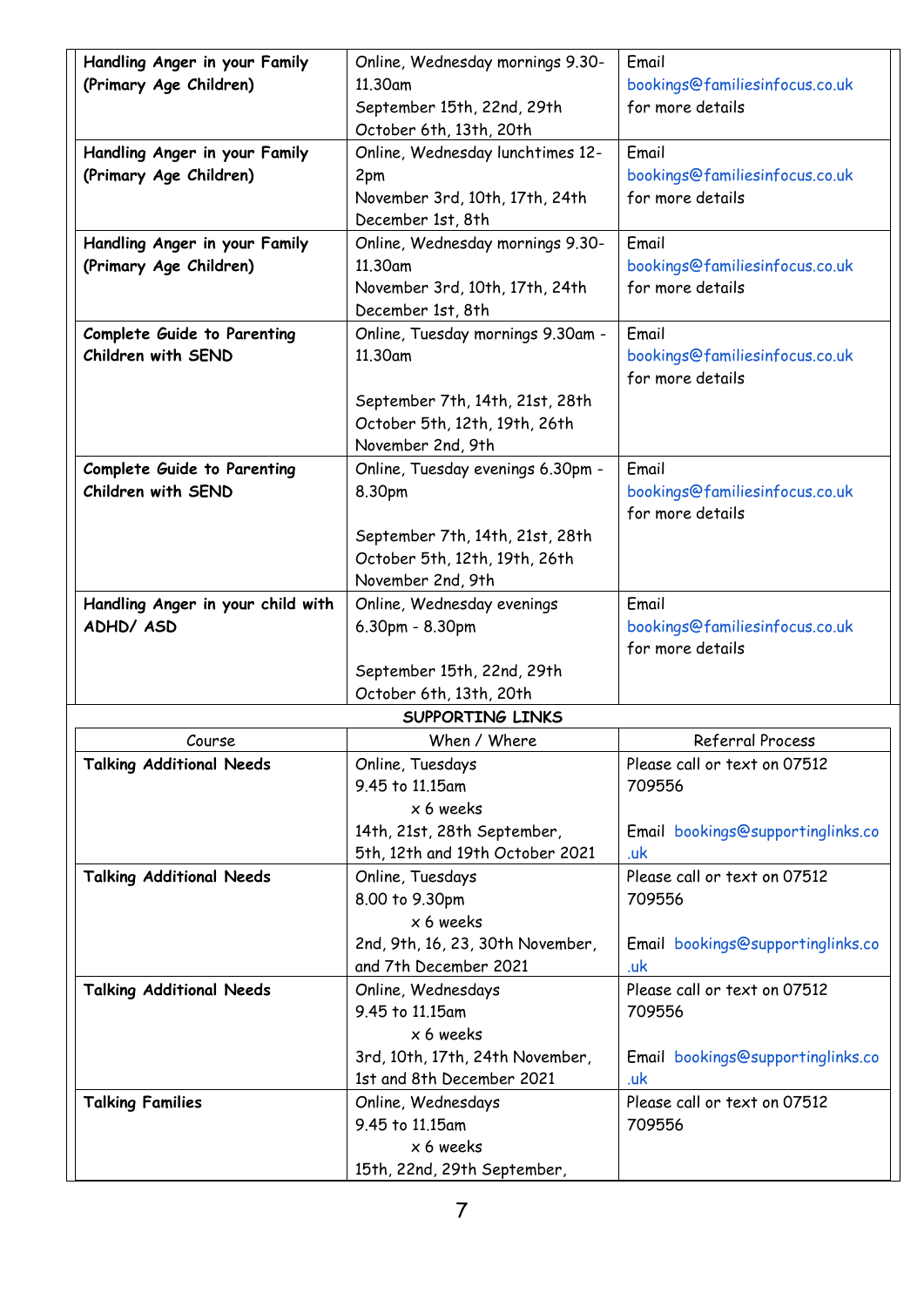|                              | 6th, 13th and 20th October 2021 | Email bookings@supportinglinks.co        |
|------------------------------|---------------------------------|------------------------------------------|
|                              |                                 | .uk                                      |
| <b>Talking Families</b>      | Online, Tuesdays                | Please call or text on 07512             |
|                              | 8.00 to 9.30pm                  | 709556                                   |
|                              | x 6 weeks                       |                                          |
|                              | 14th, 21st, 28th September,     | Email bookings@supportinglinks.co        |
|                              | 5th, 12th and 19th October 2021 | .uk                                      |
| <b>Talking Families</b>      | Online, Mondays                 | Please call or text on 07512             |
|                              | 8.00 to 9.30pm                  | 709556                                   |
|                              | $x 6$ weeks                     |                                          |
|                              | 1st, 8th, 15th, 22nd, 29th      | Email bookings@supportinglinks.co        |
|                              | November,                       | .uk                                      |
|                              | and 6th December 2021           |                                          |
| <b>Talking Teens</b>         | Online, Thursdays               | Please call or text on 07512             |
|                              | 7.45-9.15pm                     | 709556                                   |
|                              | x 6 weeks                       |                                          |
|                              | 16th, 23rd, 30th September,     | Email bookings@supportinglinks.co        |
|                              | 7th, 14th and 21st October 2021 | .uk                                      |
| Talking Teens (face to face) | Wednesdays                      | Please call or text on 07512             |
|                              | 7.00 to 9.00pm                  | 709556                                   |
|                              | x 6 weeks                       |                                          |
|                              | 3rd, 10th, 17th, 24th November, | Email bookings@supportinglinks.co        |
|                              | 1st and 8th December 2021       | .uk                                      |
|                              | Ridgeway Academy                |                                          |
|                              | Herns Lane                      |                                          |
|                              | Welwyn Garden City              |                                          |
|                              | Hertfordshire                   |                                          |
|                              | AL7 2AF                         |                                          |
| <b>Talking Dads</b>          | Online, Wednesdays              | Please call or text on 07512             |
|                              |                                 | 709556                                   |
|                              | 7.45-9.15pm                     |                                          |
|                              | x 6 weeks                       | Email bookings@supportinglinks.co        |
|                              |                                 | .uk                                      |
|                              | 15th, 22nd, 29th September,     |                                          |
|                              | 6th, 13th and 20th October 2021 |                                          |
| <b>Talking Dads</b>          | Online, Tuesdays                | Please call or text on 07512             |
|                              |                                 | 709556                                   |
|                              | 7.45-9.15pm                     |                                          |
|                              | x 6 weeks                       | Email bookings@supportinglinks.co<br>.uk |
|                              | 2nd, 9th, 16th, 23rd, 30th      |                                          |
|                              | November,                       |                                          |
|                              | 7th December 2021               |                                          |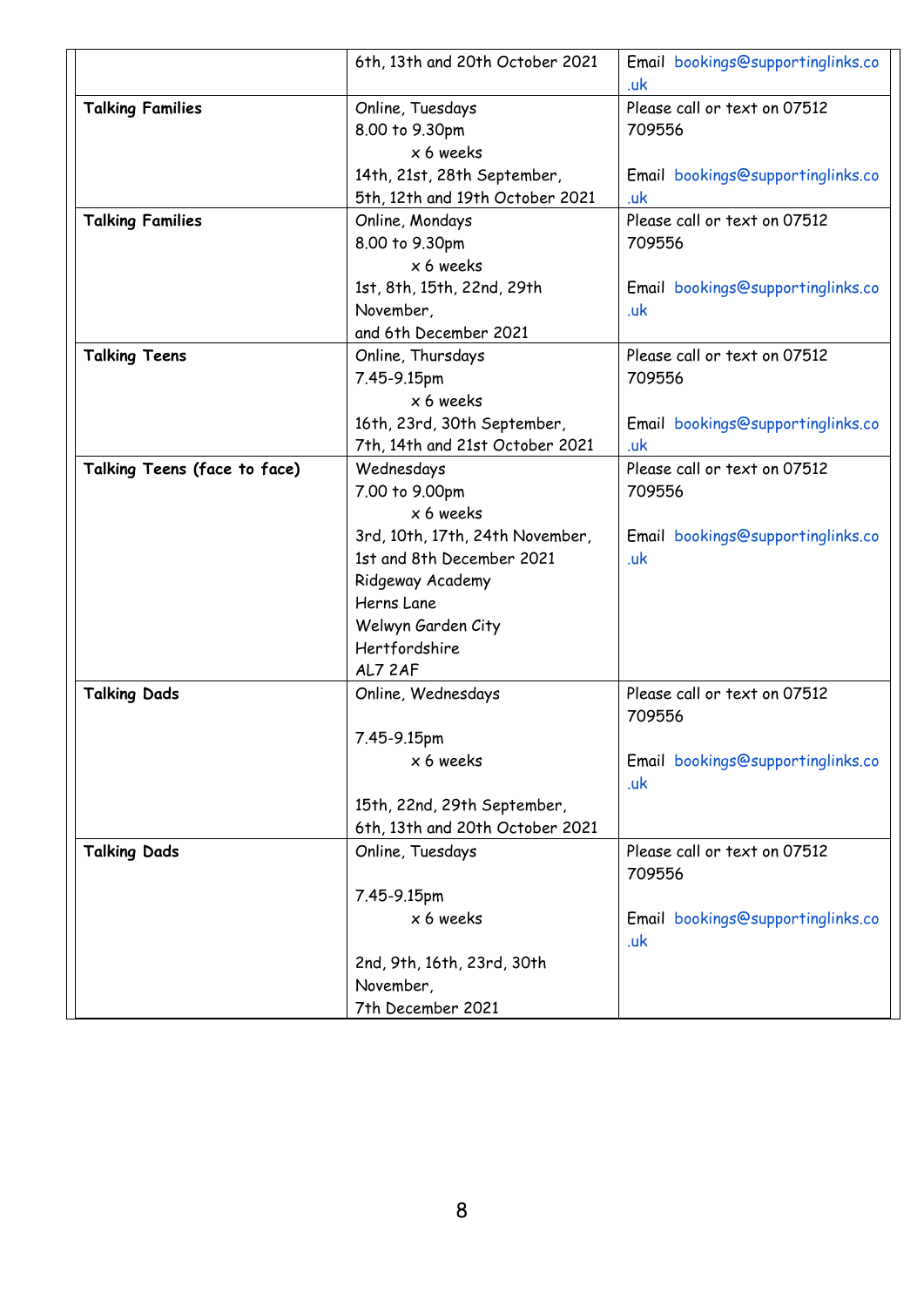|                                 | <b>NATURAL FLAIR</b>               |                                           |
|---------------------------------|------------------------------------|-------------------------------------------|
| Course                          | When / Where                       | Referral Process                          |
| <b>Protective Behaviours</b>    | Online, Each Wednesday from 8th    | https://www.natural-                      |
|                                 | Sept at 9:30am - 11:30am for 6     | flair.com/referral                        |
|                                 | weeks                              | or ring 01992 446 051                     |
| <b>Protective Behaviours</b>    | Online, Each Monday from 4th Oct   | https://www.natural-                      |
|                                 | at 7pm - 9pm for 6 weeks           | flair.com/referral                        |
|                                 |                                    | or ring 01992 446 051                     |
| <b>Protective Behaviours</b>    | Online, Each Thursday from 4th     | https://www.natural-                      |
|                                 | Nov at 7pm - 9pm for 6 weeks       | flair.com/referral                        |
|                                 |                                    | or ring 01992 446 051                     |
| The Secrets of Parenting Your   | Online, Each Monday from 13th      | https://www.natural-                      |
| Teenager                        | Sept at 7pm - 9pm for 6 weeks      | flair.com/referral                        |
|                                 |                                    | or ring 01992 446 051                     |
| The Secrets of Parenting Your   | Online, Each Wednesday from        | https://www.natural-                      |
| Teenager                        | 10th Nov at 7pm - 9pm for 6        | flair.com/referral                        |
|                                 | weeks                              | or ring 01992 446 051                     |
|                                 | <b>FAMILIES FEELING SAFE</b>       |                                           |
| Course                          | When / Where                       | Referral Process                          |
|                                 | Tuesday, September 14 @ 7:30 pm    | Professional Referral                     |
| A FREE ONLINE course for        | - 9:00 pm                          |                                           |
| Mums, Dads and Carers           |                                    |                                           |
|                                 | Tuesday evenings Online 7.30-      |                                           |
|                                 | 9.00pm 14, 21, 28 Sept, 5, 12 & 19 |                                           |
|                                 | October 2021 Sessions will run on  |                                           |
|                                 | Zoom                               |                                           |
|                                 |                                    | Professional Referral                     |
| A FREE ONLINE course for        | Wednesday, September 15 @ 7:30     |                                           |
| Dads, Step-Dads and Male        | pm - 9:00 pmWednesday evenings     |                                           |
| Carers                          | Online 7.30-9.00pm 15, 22, 29      |                                           |
|                                 | Sept, 6, 13 & 20 October 2021      |                                           |
|                                 | Sessions will run on Zoom          |                                           |
|                                 |                                    |                                           |
|                                 | BEEZEE BODIES                      |                                           |
| Course                          | When / Where                       | Referral Process                          |
| <b>Family Weight Management</b> | Monday - WGC, Ridgeway Academy     | Sign up for free at                       |
| Course<br>(face to face)        | 5pm-7pm, ages 5-7yo                | beezeebodies.com/herts or 01707<br>248648 |
| <b>Family Weight Management</b> | Monday - Online, 4.45pm - 6pm,     | Sign up for free at                       |
| Course                          | ages 5 - 8                         | beezeebodies.com/herts or 01707           |
|                                 |                                    | 248648                                    |
| <b>Family Weight Management</b> | Tuesday - Online, 6pm - 7.15pm,    | Sign up for free at                       |
| Course                          | ages 9 - 12yo                      | beezeebodies.com/herts or 01707           |
|                                 |                                    | 248648                                    |
| <b>Family Weight Management</b> | Wednesday - Online, 5.45pm -       | Sign up for free at                       |
| Course                          | 7pm, ages 9 - 12yo                 | beezeebodies.com/herts or 01707           |
|                                 |                                    | 248648                                    |
| <b>Family Weight Management</b> | Thursday - Stevenage, Barnwell     | Sign up for free at                       |
| Course                          | School, 5.30 - 7.30, ages 5 - 15yo | beezeebodies.com/herts or 01707           |
| (face to face)                  |                                    | 248648                                    |